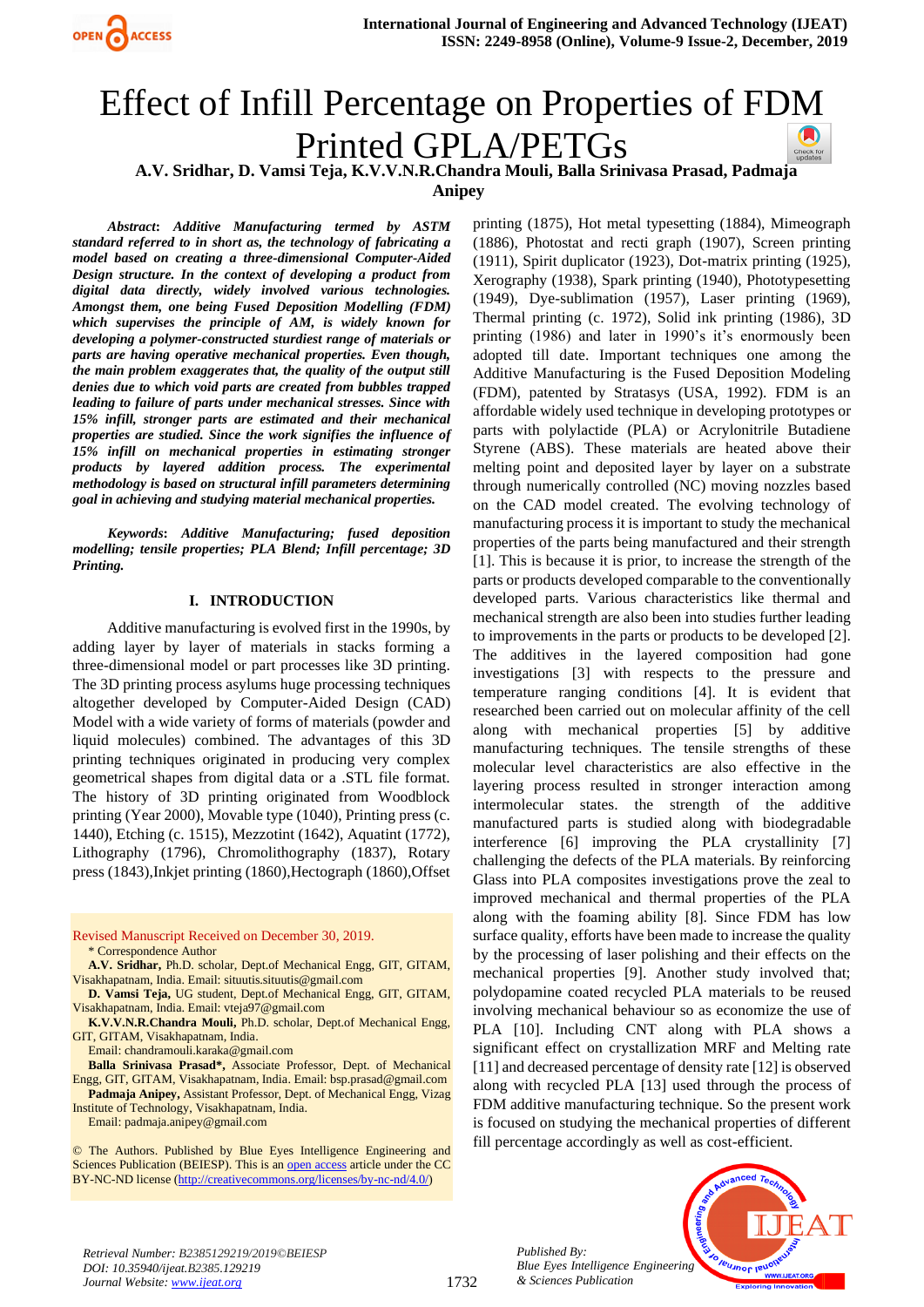## **II. METHODOLOGY**

Figure 1 gives the various stages of the present work. This is starts with preparation of 3D CAD model of the specimen and followed by FDM based 3D printing as well as specimen preparation by Laser cutting for subsequent testing on universal testing machine.



**Figure 1 Schematic overview of the methodology**

## **III. PREPARATION OF CAD MODEL**

The CAD model was prepared in Solid Works 2013 version as per required dimensions of the specimen as shown in the figure-2(b) which is 100mmX 50mmX 5mm. The created model then converted into STL format which suitable post-processed during the 3D printing process. The specimens with required dimensions are then developed in a single jet PRAMAAN 300 3D printer which is as shown in figure 2(a) which can build part up to maximum volumetric dimension having 300mmx300mmx300mm. The high-resolution part is developed ranging from 80-800 microns suitable for the structural imprints of infill 15% during the layered by layer deposition process with Honeyco polylactide structural. The GPLA and PETG are developed having bed temperature withstanding from 60-80oC and its extruder temperature of 190-230oC and the preceding having the lowest bed temperature of 55-70oC and an extruder temperature of 210-230oC. The developing of the specimen process advantaged in accordance with the material layer height, speed and density of fill pre-set. The developed specimen is dimensioned to 100mmX 12mmX 5mm as shown in figure 3 using the laser cutting process.

## **3.1 Specimen printing by using Fused deposition modelling**

There are a few unique strategies for 3D printing; however the most broadly utilized is a procedure known as Combined Affidavit Displaying (FDM). FDM printers utilize a thermoplastic fiber, which is warmed to its liquefying point and after that expelled, layer by layer, to make a three-dimensional article. The innovation behind FDM was designed during the 1980s by Scott Crump, prime supporter and executive of Stratasys Ltd., a main maker of 3D printers. Other 3D printing associations have since received comparative advances under various names. The Brooklyn-based organization MakerBot (presently possessed by Stratasys), was established on an about indistinguishable innovation known as Combined Fiber Manufacture (FFF). Products or parts fundamentally designed possibly as a (Computer aided design) CAD as file. Before an article can be printed, its computer aided design record must be changed over to an organization that a 3D printer can comprehend for the most part. STL group. FDM printers utilize two sorts of materials, a demonstrating material, which comprises the completed item, and a help material, moves along the platform supporting the part being printed. During printing, these materials show up as plastic strings, or filaments, which are extricated up from a twist and supported through a spout which dissolves the fibers and expels them onto a base, some of the time called it as a base. Both the spout and the base are moved in the directions of X, Y and Z integrated with PC during printing. In a run of the mill FDM framework, the expulsion spout moves over the assemble stage on a level plane and vertically, "drawing" a cross-segment of a part or product onto the stage. This slender layer of plastic cools and solidifies, quickly official to the layer underneath it. When a layer is finished, the base is brought down — generally by around one-sixteenth of an inch — to account for the following layer of plastic. Printing time relies upon the size of the item being fabricated. Little articles — only a couple of cubic inches — and tall, flimsy items print rapidly, while bigger, all the more geometrically complex items take more time to print. Contrasted with other 3D printing strategies, for example, stereolithography (SLA) or specific laser sintering (SLS), FDM is a genuinely moderate procedure. When an article falls off the FDM printer, its help materials are evacuated either by absorbing the item a water and cleanser arrangement or, on account of thermoplastic backings, snapping the help material off manually. Items may likewise be sanded, processed, painted or plated to improve their capacity and appearance. FDM is prevalent with organizations in an assortment of ventures, from car (BMW, Hyundai, and Lamborghini) to shopper products fabricating (Dark and Decker, Dial, Settle). These organizations use FDM all through their item improvement, prototyping and assembling forms. Thermoplastics can suffer warmth, synthetic substances and mechanical pressure, which make them a perfect material for printing models that must withstand testing. Furthermore, in light of the fact that FDM can print exceptionally point by point questions, it's additionally normally utilized by engineers that need to test parts for fit and structure. FDM is additionally used to deliver end-use parts — especially little, nitty gritty parts and concentrated assembling apparatuses.

#### **3.1.1 Polyethylene Terephthalate Glycol (PETG)**

Polyethylene Terephthalate Glycol (PETG) is a water clear material and intended to be exceptionally 'simple to use' in a scope of uses which is a thermoplastic polymer made through the copolymerization of PET and ethylene glycol. With regards to creating adaptable and solid articles, PETG fiber is picking up fame among fiber makers and the 3D printing network. Being a copolymer, Polyethylene Terephthalate Glycol's substance equation is (C10H8O4)n and its properties incorporate being straightforward with a serious shine surface. It has a high effect obstruction which is like polycarbonate and it's likewise extraordinarily bendable. PETG has brilliant substance obstruction, is effectively thermo formable and is additionally equipped for lessening sound transmissions while likewise being sterile and recyclable.

*Published By: Blue Eyes Intelligence Engineering & Sciences Publication* 



*Retrieval Number: B2385129219/2019©BEIESP DOI: 10.35940/ijeat.B2385.129219 Journal Website[: www.ijeat.org](http://www.ijeat.org/)*

1733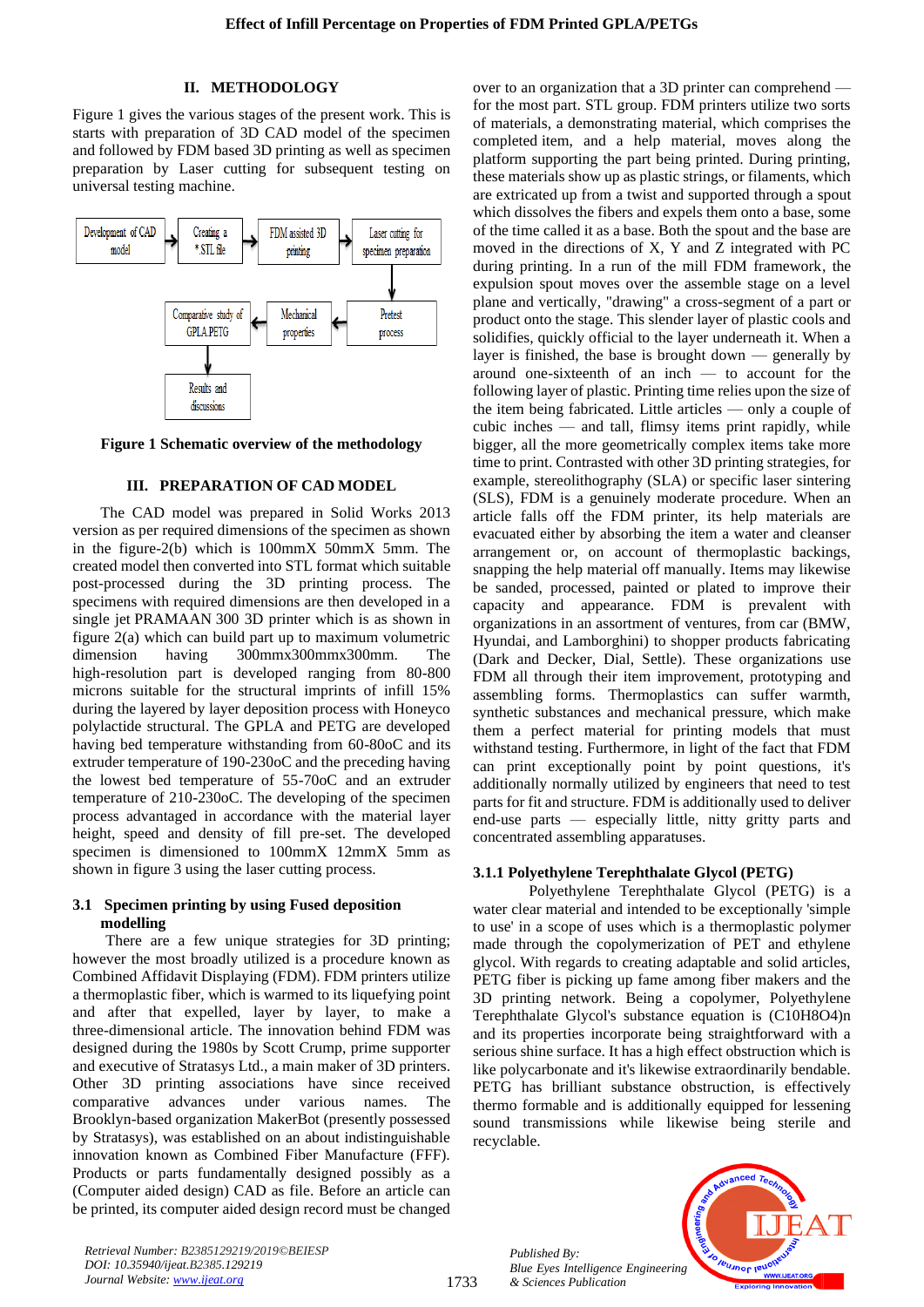

Polyethylene Terephthalate Glycol can be utilized in an assortment of uses including for restorative and nourishment purposes, electronic gadgets, covers and even has the notoriety of joining the usefulness of ABS (more grounded, temperature safe, progressively tough) and unwavering quality of PLA (simple to print) in one material.

#### **3.1.2 Glass PLA**

Glass Filled PLA 3D printer fibre is a first-of-its-sort designing evaluation fibre that can be utilized on any machine equipped for printing standard PLA. Strands of GPLA offers comparable advantages of standard PLA, for example, a low twist, low scent, and no unique extruder or warmed bed required. In any case, the intensity of its composite make-up enables it to be more grounded, harder and progressively adaptable. In contrast with parts 3D imprinted in standard PLA, Glass Filled PLA is 40% more grounded than PLA at 57 MPa of max elasticity, 30% harder than PLA with 34 J/m of Effect Durability and 70% more adaptable than PLA. Glass Filled PLA is a push to progress designed and functional utilizes 3D printed parts and segments, yet in addition to just idea to clients of PLA a product faraway improved. The properties of the specimen materials are as shown in Table 1.

**Table 1 Material properties and process conditions:**

| Tuole I hiuteliul properties unu process conuncilist |                                  |                           |
|------------------------------------------------------|----------------------------------|---------------------------|
| <b>PROPERTIES</b>                                    | <b>Glass PLA</b>                 | <b>PETG</b>               |
| Molecular Formula                                    | $(C_3H_4O_2)n$                   | $(C_{10}H_8O_4)_n$        |
| Melting Point                                        | 175 <sup>o</sup> C               | $250$ <sup>O</sup> C      |
| Density                                              | 1.23 to $1.25$ g/cm <sup>3</sup> | $1.27$ g/cm <sup>3</sup>  |
| <b>Elongation</b> at Break                           | 3.8%                             | 18%                       |
| <b>Extrusion Temperature</b>                         | 190-220 <sup>0</sup> C           | $220-245\overline{{}^0C}$ |
| Transparency                                         | Translucent                      | Translucent               |

## **IV. EXPERIMENTAL INVESTIGATION**

The experimental procedure is carried out in a sequential process using FDM technique from developing a CAD model to the preparation of the specimen and testing.



The then prepared samples are then tested for their mechanical properties of tensile, bending and flexure as shown in figure 4. The experimentation process has undergone tensile of mechanical strength for the developed

samples using INSTRON testing machine to compare the mechanical properties for the mean taking each of the samples. Various properties are identified by a defined set of axes for overall test samples concerning the dimensional geometry considered.

#### **4.1 Tensile Investigation:**

The standard ductile tests are led on INSTRON 8801 according to ASTM D3039-07 principles test technique which decides the in-plane malleable properties of glass epoxy composites with or without particulate filler. The element of the example is 100 mm x 12 mm x 5 mm with a fixed measure length of 100 mm. Tests are directed for the samples at typical room temperature  $(27^{\circ}C)$  and semi static strain-pace of 10E-4/s with three samples are tried having mean strength as shown in figure 5(a) and 5(b).





**Figure 5(a). Tensile test on GPLA**







**Figure 6(b). 3 Point bending test - PETG**

**Figure 6(a). 3Point bending test - GLPA**

#### **4.2 Three point bending**

Three-point twisting test more often than not gives esteems to the flexural test, flexural strain, modulus of versatility in bowing and the flexural stress-strain reprimand the material. The technique for testing includes generally a predefined content installation on an UTM which is as shown in Fig. 6(a) and Fig. 6(b). The samples are set on two supporting pins at a specific distance separated. The flexural quality is the most extreme tractable pressure that it can withstand during bowing before arriving at the limit. The three-point twist test is led on GPLA and PTEG tests utilizing a testing machine INSTRON 8801 according to ASTM D790-10 standard test technique as shown in Fig. 6(a) and 6(b). The specimen with a range of 50 mm length and a consistent crosshead speed of 1.5 mm/min is kept up. For both flexural quality and ILSS, the mean is found.

## **4.3 Flexure strength**

The flexural strength of the rectangular composite specimen under a load in a three-point bending setup:

> *Published By: Blue Eyes Intelligence Engineering & Sciences Publication*



*Retrieval Number: B2385129219/2019©BEIESP DOI: 10.35940/ijeat.B2385.129219 Journal Website[: www.ijeat.org](http://www.ijeat.org/)*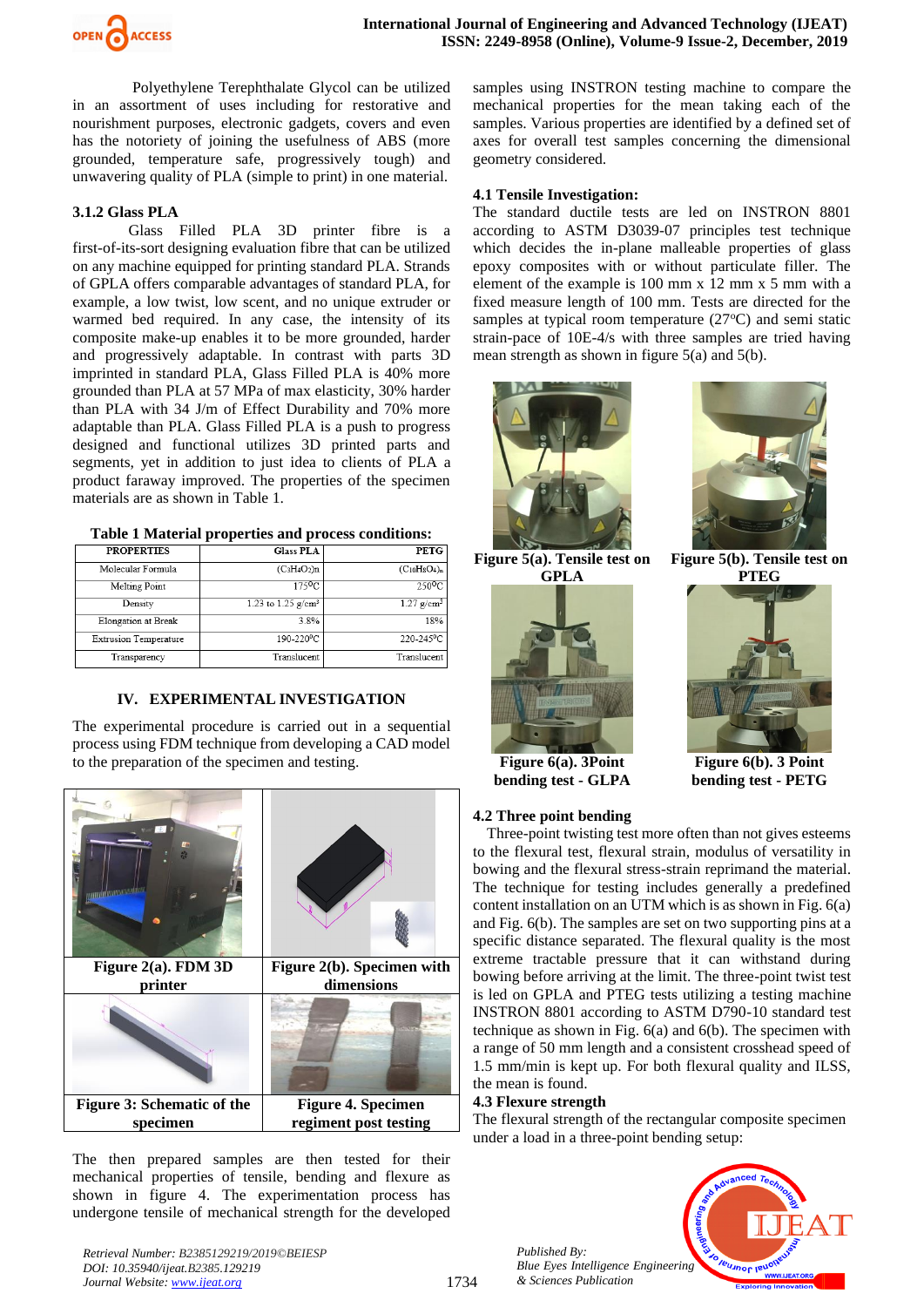$$
\sigma = \frac{3FL}{2bd^2} \tag{1}
$$

Where  $\sigma$  is flexural strength, F-is load (force, N) at fracture, L is the length of the sample (mm), b is width of specimen (mm) and d is the thickness.

Strain,  $\epsilon = \delta L / L$  (2)

Where,  $\epsilon$  = strain;

 $\delta L =$  Change in original Length;

## $L =$  Original length

With infill having 15% the strain values are observed to be increase as shown in the figure 7 and figure 8. Flexure properties are also found to be improved as shown in figures 12 and 13 where a higher value of flexure stress is found with GPLA than PETG.

## **V. RESULTS AND DISCUSSION**

## **5.1 Tensile properties**

ASTM standards have been thoroughly followed while testing the specimen for its tensile properties. Most of the papers focus on the yield strength, ultimate tensile strength, elongation at 2% strain etc.



**Figure 8: Tensile Strength of PGET**

Tensile strain (%)

 $\overline{z}$ 

 $\overline{3}$ 

 $\mathbf{1}$ 

 $\sqrt{2}$ 

However, we focused our experimentation on finding out the strength per weight ratio of the component. The tensile properties were observed for different materials such as GPLA and PTEG are manufactured using Fused Deposition Modelling (FDM) or Fused Filament Fabrication (FFF). The tensile stress to strain graph obtained for GPLA is shown in figure 7, observed the maximum stress at 20MPa and from the figure 8, the tensile strength of the Specimen PETG shows that the maximum stress induced is at 17MPa. With increase in the infill percentage of the GPLA, tensile and flexure properties are found to be improved [14]. From the 3-point bending test significant improvement in flexure properties are identified in GPLA when compared to PTEG.



**Figure 9: Comparative Graphical representation of Stress versus strain**

When comparing the tensile properties of GPLA and PETG from figure 9, it is evident that the GPLA gain higher tensile properties than that of PETG. As the maximum stress of GPLA is observed at 20Mpa when compared to that of PETG which is at 17Mpa. Since GPLA will be inducing higher property of strength at maximum load-bearing properties. **5.2 Young's modulus**

The Young's modulus for the specimen of GPLA and PETG as shown in figure 10. It is evident from the graph that Young's modulus of Glass PLA is maximum when compared to other materials which were tested.



**of GPLA and PETG**



**Figure 11: Specific strength of GPLA and PETG**

This is because Glass PLA is a composite of Glass fibres reinforced with PLA filament making PLA stronger by almost 1.4 times that of PLA. Also, ease of printing was observed in the case of Glass PLA. From the figure 10, is it clear that as the infill percentage increased and corresponding specific strength amassed in GPLA as well as enhanced modulus value [15]. Similarly, from the figure 11, the specific strength of GPLA is higher when compared to PETG where both specific strength and modulus is observed to be enhanced owing to the effect of Infill percentage.

## **5.3 Specific strength of GPLA and PETG**

Furthermore, when comparing the specific strength among the materials, Glass PLA had the highest specific strength. Its specific strength is 5.44 MPa/gm and PETG has the least specific strength of 3.85 MPa/gm only.



*Retrieval Number: B2385129219/2019©BEIESP DOI: 10.35940/ijeat.B2385.129219 Journal Website[: www.ijeat.org](http://www.ijeat.org/)*

*Published By:*

*& Sciences Publication*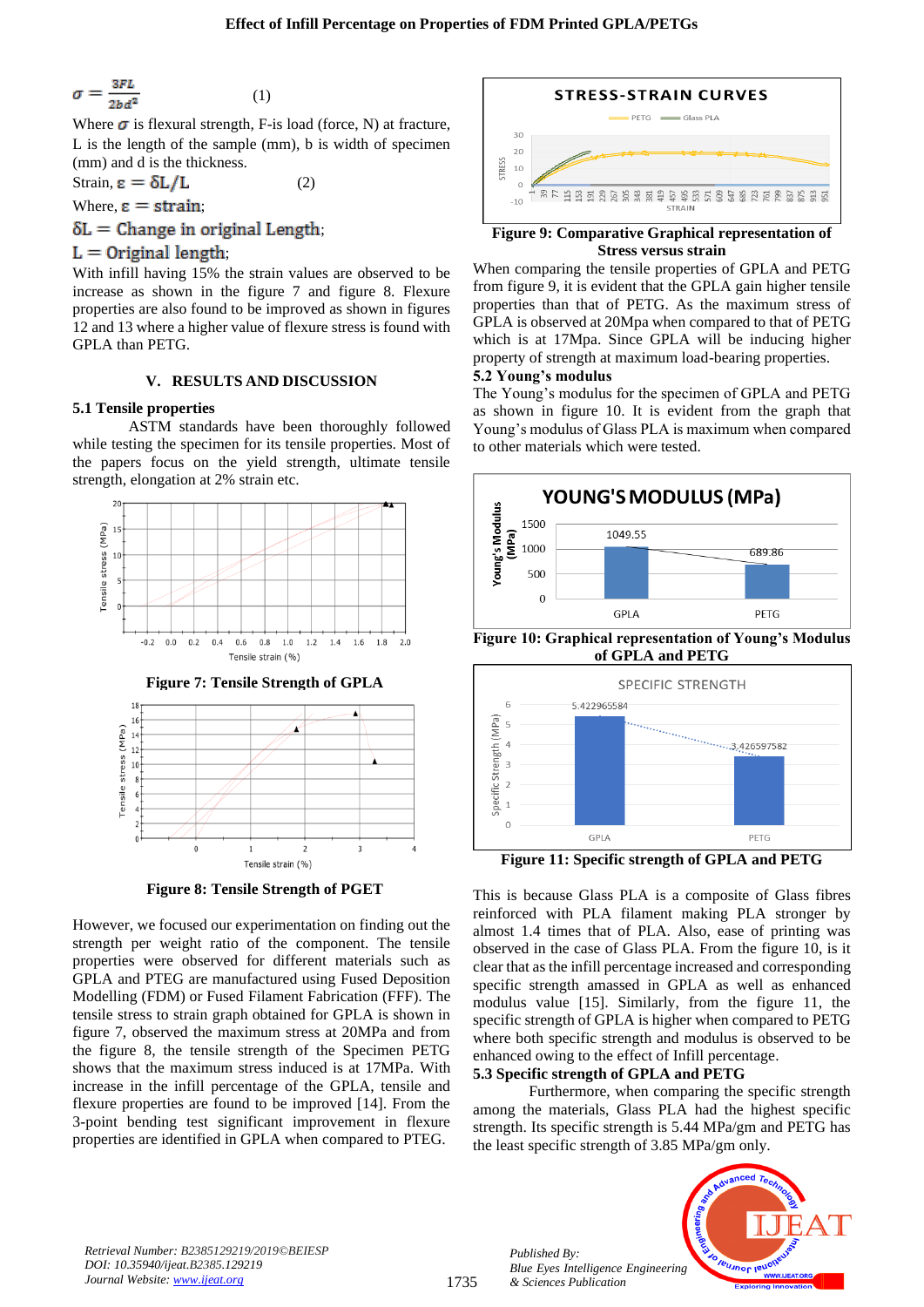

Even though PETG had the highest Ultimate Tensile Strength of 19.34 MPa, it was compensated by its weight was 5.79gm. Similarly, the specific strength of the GPLA is found to be 5.422 MPa and PETG to be 3.42MPa as shown in figure 11. From the observation it is found that the specific strength of GPLA with 15% infill is higher to that of PTEG resulting in enhanced properties of GPLA and PETG [16].

#### **5.4 Flexure properties**

Three point bending Tests or flexural tests were conducted on the printed three specimens of each material, which means 9 samples were tested for 3-point bending. Multiple bending assessments were carried out to observe the change in the flexural values in the same structure. This shows the anisotropy in the 3-D printed structure. The materials tested for flexural strength are PETG and Glass PLA.



**Figure 12: Flexure Stress versus strain of GPLA**



**Figure 13: Flexure Stress versus strain of PETG**

Flexural Strength of GPLA is observed that the flexure strength is maximum at 50MPa stress for GPLA which is as shown in the figure 12. The flexure is also found for the PETG as shown in the Figure 13. By comparing the graphs of all the materials which have been tested for flexural strengths, we can see that within the same material, the values are different even when taken from different sides. A drastic change in the properties was observed in the case of Glass PLA where the difference of +22 MPa and -23 MPa can be observed as shown in figure 12. On the other hand, from Figure 13 it is observed that PETG has a miniature deviation compared to GPLA. That difference can almost be neglected while characterizing these polymers. A comparable analysis of GPLA and PETG proving that GPLA that highest Flexure strength when compared to PETG which had a maximum of 23Mpa of stress than that of GPLA which had maximum stress at 50MPa. This shows that GPLA had greater Flexure strength when compared to PETG.

#### **VI. CONCLUSIONS**

The main aim of the current investigation is in finding out the enhanced material properties with 15% infill estimating increased strength with comparing different 3D printed materials. The methodology which is based on the comparative study of strength among GPLA and PETG in obtaining the enhanced properties gave a route for developing more economical materials installing infill

*Retrieval Number: B2385129219/2019©BEIESP DOI: 10.35940/ijeat.B2385.129219 Journal Website[: www.ijeat.org](http://www.ijeat.org/)*

percentage. It is observed that the materials with infill in GPLA had higher withstanding properties upon external forces acting than infilled PETG manufactured by using FDM layer by the layer deposition technique. The results proved that GPLA with 15% infill has higher mechanical strength when compared to that of PETG with 15% infill. From the results obtained, proving that embedding infill, gave enhanced mechanical strength to the existing materials maintaining increased strength with the lessened weight leading to a futuristic solution.

Study signifies that:

• Tensile properties of the GPLA had been improved with infill that PETG.

• Overall Specific strength of the FDM manufactured GPLA part with infill resulted in enhanced properties than PETG.

• Observations show that PETG with 15% infill also shows improved strength to that of without infill [17].

• Comparatively Flexure stress to strain ratio among the samples, observations clearly show that GPLA had higher Flexure strength vice versa increased specific strength is found.

The observations from the methodology defined from the experimental investigation carried out proved those mechanical properties GPLA is enhanced when compared to PETG.

#### **REFERENCES**

- 1. Carlier, E., Marquette, S., Peerboom, C., Denis, L., Benali, S., Raquez, J.M., Amighi, K. and Goole, J., "Investigation of the parameters used in fused deposition modeling of poly (lactic acid) to optimize 3D printing sessions," in International journal of pharmaceutics, 565, 2019, pp.367-377.
- 2. Abdelwahab, M.A., Flynn, A., Chiou, B.S., Imam, S., Orts, W. and Chiellini, E., "Thermal, mechanical and morphological characterization of plasticized PLA–PHB blends," in Polymer Degradation and Stability, 97(9), 2012, pp.1822-1828.
- 3. Uzunlar, E. and Kohl, P.A., "Thermal and photocatalytic stability enhancement mechanism of poly (propylene carbonate) due to Cu (I) impurities," in Polymer degradation and stability, 97(9), 2012, pp.1829-1837.
- 4. Zhang, H.H., Xiang, H.W., Yang, Y., Xu, Y.Y. and Li, Y.W., "Depolymerization of poly (trimethylene terephthalate) in supercritical methanol," in Journal of applied polymer science, 92(4), 2004, pp.2363-2368.
- 5. Wei, Q., Cai, X., Guo, Y., Wang, G., Guo, Y., Lei, M., Song, Y., Yingfeng, Z. and Wang, Y., "Atomic-scale and experimental investigation on the micro-structures and mechanical properties of PLA blending with CMC for additive manufacturing," in Materials & Design, 183, 2019, p.108158.
- 6. Cai, H., Li, X., Chu, C., Xue, F., Guo, C., Dong, Q. and Bai, J., "Insight into the effect of interface on the mechanical properties of Mg/PLA composite plates," in Composites Science and Technology, 183, 2019, p.107801.
- 7. Simmons, H., Tiwary, P., Colwell, J.E. and Kontopoulou, M., "Improvements in the crystallinity and mechanical properties of PLA by nucleation and annealing," in Polymer Degradation and Stability, 2019.
- 8. Wang, G., Zhang, D., Wan, G., Li, B. and Zhao, G., "Glass fiber reinforced PLA composite with enhanced mechanical properties, thermal behavior, and foaming ability," in Polymer, 181, 2019, p.121803.
- 9. Chen, L. and Zhang, X., "Modification the surface quality and mechanical properties by laser polishing of Al/PLA part manufactured by fused deposition modeling," in Applied Surface Science, 2019.
- 10. Zhao, X.G., Hwang, K.J., Lee, D., Kim, T. and Kim, N., "Enhanced mechanical properties of self-polymerized polydopamine-coated recycled PLA filament used in 3D printing," in Applied Surface Science, 2018, 441, pp.381-387.



*Published By:*

*& Sciences Publication*